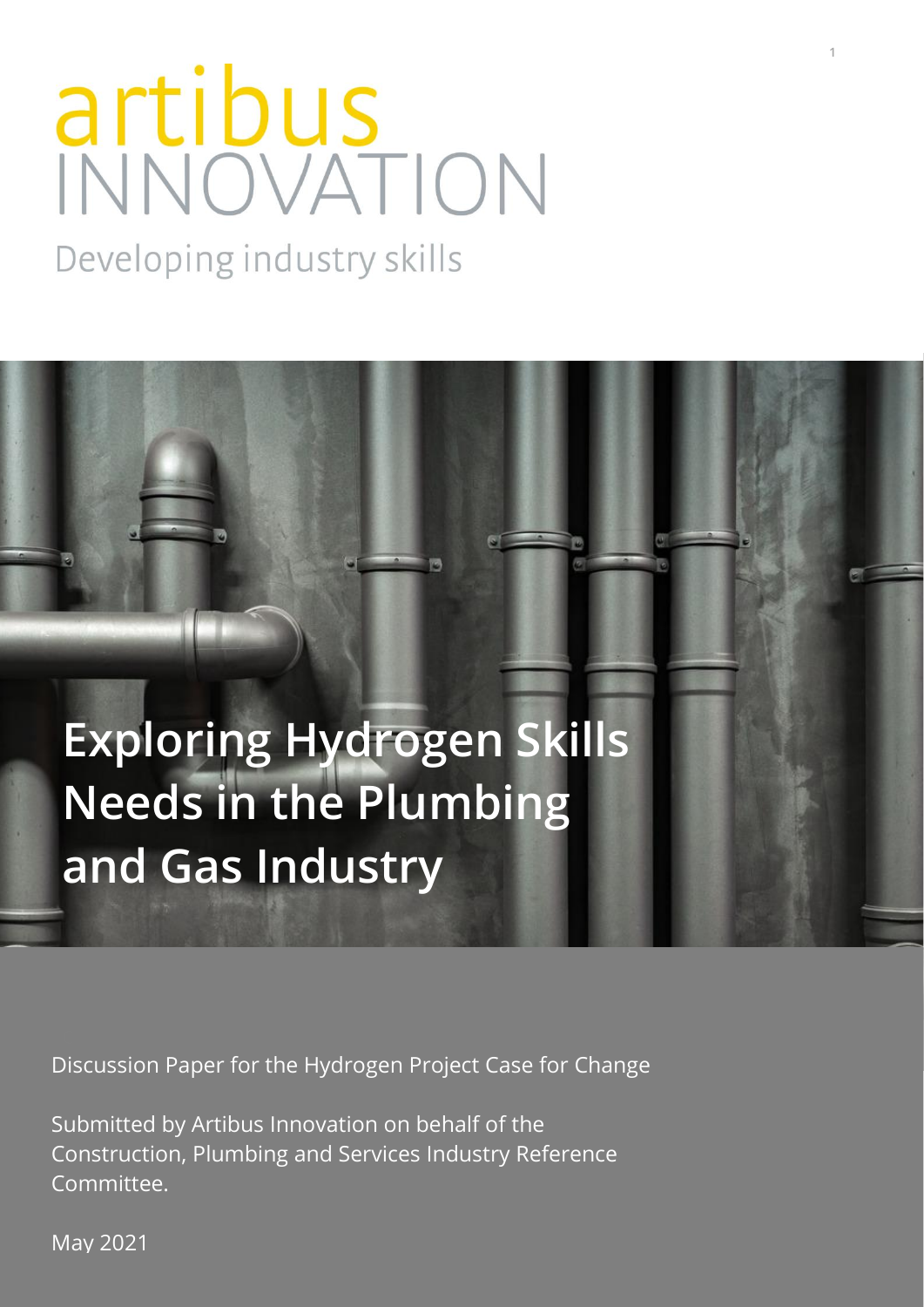# *Artibus Innovation*

Artibus Innovation is the Skills Service Organisation supporting the Industry Reference Committees (IRCs) for the Construction, Plumbing and Services, and Property Services sectors in Australia. It develops, manages, and supports nationally endorsed Training Packages.

The IRCs are responsible for providing guidance, direction, and advice in relation to the workforce training and skills development needs of these two industry sectors. Together, industry, employees and enterprises contribute significantly to Australia's infrastructure, underpinning the nation's economic and social fabric.

## *Acknowledgement of Support*

We acknowledge the Traditional Owners of country throughout Australia and recognise their continuing connection to land, waters and culture. We pay our respects to their Elders past, present and emerging.

Artibus Innovation acknowledges the financial support received by the Commonwealth to operate as a Skills Service Organisation. Artibus Innovation does not represent industry, the Commonwealth, or the Department of Education, Skills and Employment.



**Australian Government Department of Education, Skills and Employment** 

© Artibus Innovation, 2021

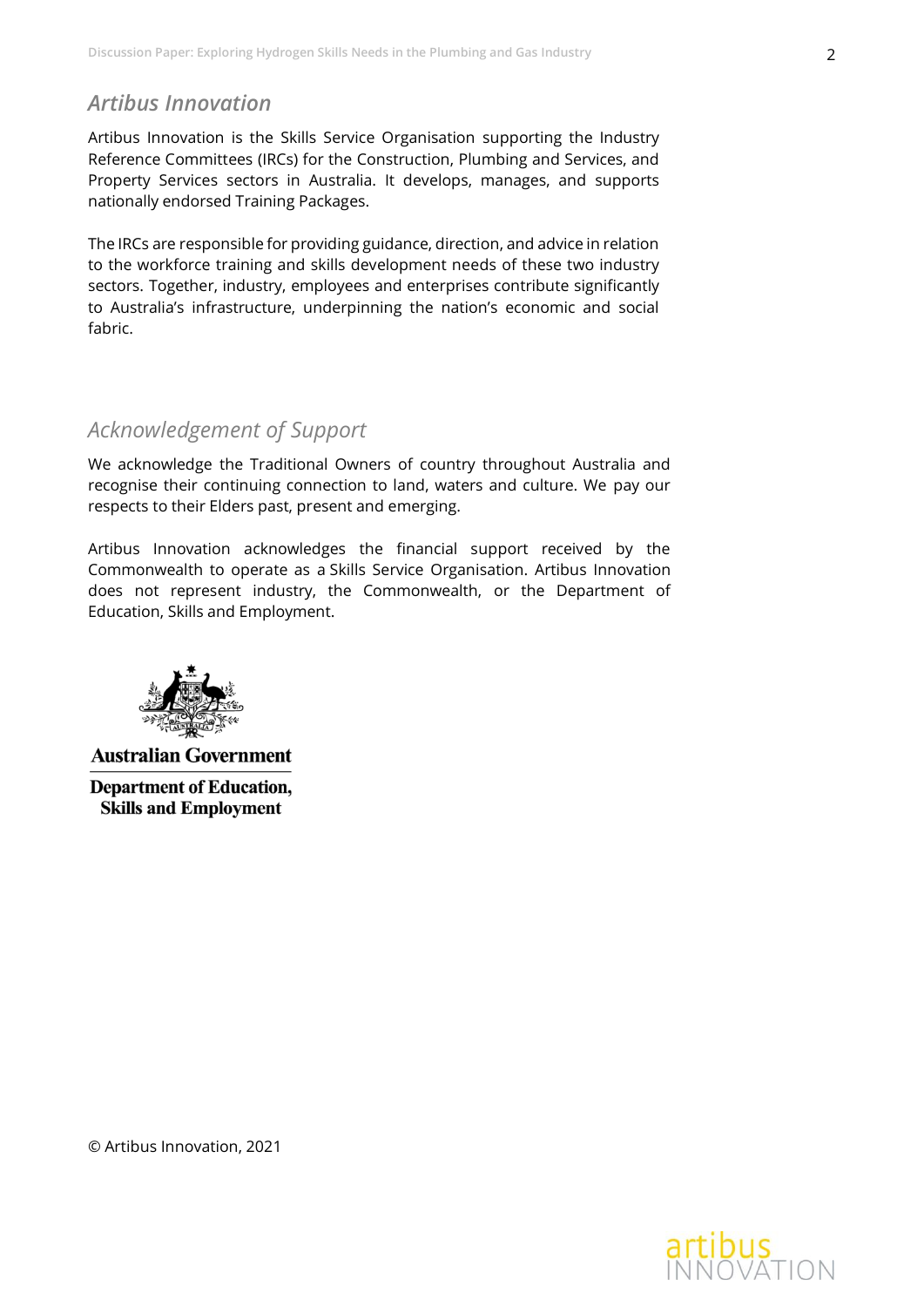# **The purpose of the Discussion Paper**

This Discussion Paper supports the development of a **Case for Change** ('Case'). This Case will put forward industry evidence to develop new hydrogen-based units of competency that will support existing and new plumbing and gas technicians working with hydrogen.

The Construction, Plumbing and Services Industry Reference Committee (IRC) will present the Case to the Australian Industry and Skills Committee (AISC) to consider its approval.

As the Skills Service Organisation (SSO), Artibus Innovation supports the IRC connect with industry and hear the diverse voices of stakeholders across Australia on what skills requirements are needed to support the nation's hydrogen workforce development.

We will work closely with a cross section of industry stakeholders to ensure the units of competency are **industry-led** and fit for purpose.

# **Hydrogen and the vocational education and training (VET)**

The renewable energy sector in Australia is growing rapidly and is providing many opportunities for the construction industry. **The plumbing industry will need to re-skill and up-skill its workforce to meet market demand.** 

[Australia's National Hydrogen Strategy](https://www.industry.gov.au/data-and-publications/australias-national-hydrogen-strategy) ('the Strategy') was published in November 2019, it clearly sets out the nations visions for a '*clean, innovative and competitive hydrogen industry that benefits all Australians*.'

At the core of the Strategy lies the underpinning objective to have Australia be a major global player by 2030. The VET system will be a key enabler to ensure we have the right skills in the training system that support the needs of businesses across the nation.

The VET system is critical to the pipeline of skills Australian businesses need and can call on to drive job and economic growth.

Source: Australian Government, Department of Industry, Science, Energy and Resources: Australia's National Hydrogen Strategy.

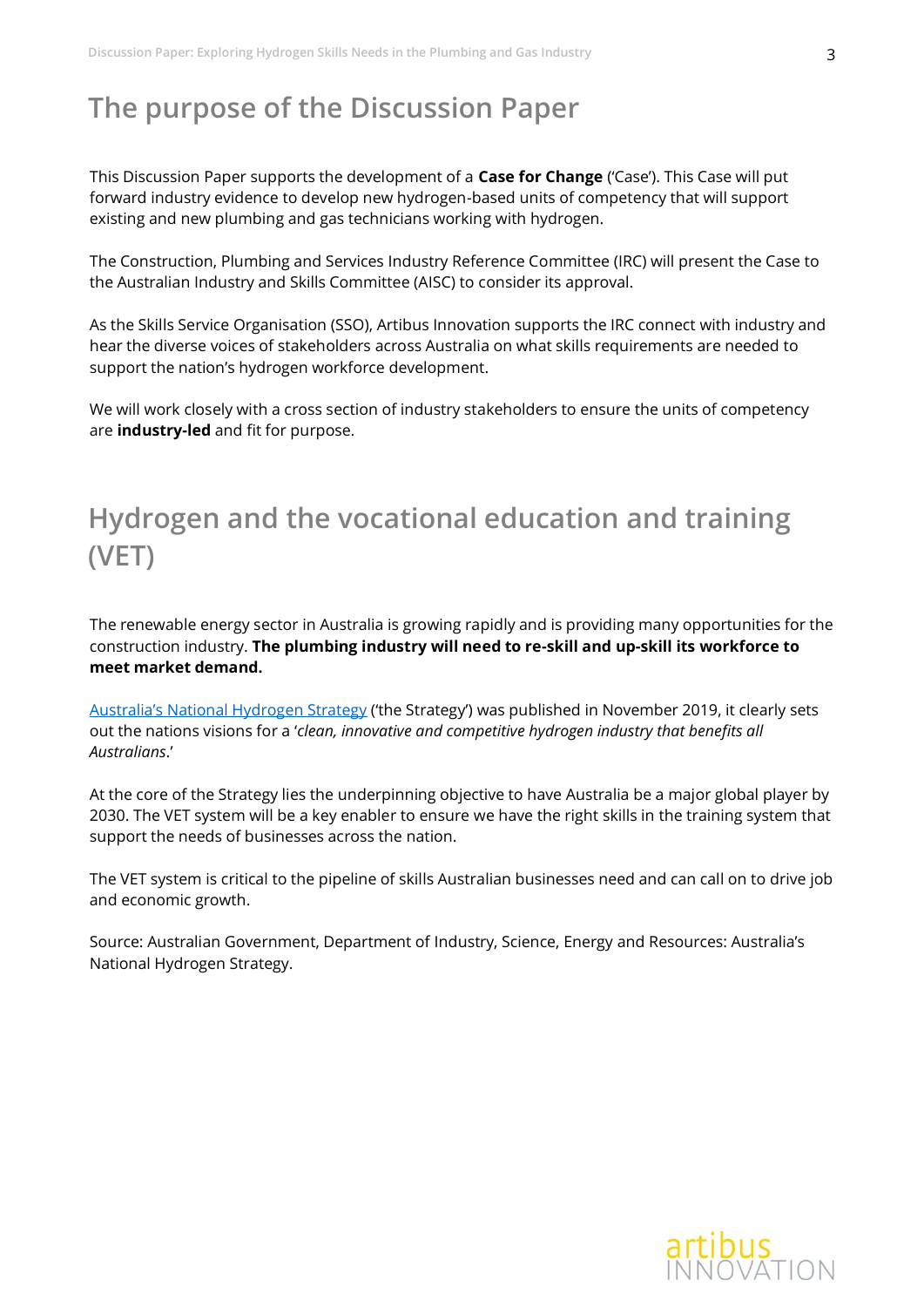# The journey so far

An industry Working Group ('Group') has been established to provide both strategic and technical input on the project and unit development.

To date, the Group has identified **Skill Requirements** that address current skills and emerging gaps in the plumbing sector. These Skills Requirements have been translated into a proposed unit framework, which aims to support plumbing and gas training requirements.

**Current skill gaps:** To ensure current skill needs are met, 11 new hydrogen-based competencies are being put forward, which align with **traditional combustion** type of work.

**Emerging skill gaps:** To support emerging skills requirements, particularly around **fuel cell and electrolysis**, 8 new competencies are being proposed to ensure industry practitioners are 'work-ready' to meet future market needs.

#### **Proposed Unit Framework**

Outlined below is the Proposed Unit Framework. We are keen to hear views on whether:

- (1) the skills need identified reflect the needs of the industry, and
- (2) if there are other skills gaps or issues that need to be considered.

| <b>Traditional combustion stream</b>                                                                                                                                                                                                                                                                                                                                                                                                 | Fuel cell / electrolysis stream                                                                                                                                                                                                                                                                                                                                                                                                                                                                                                            |
|--------------------------------------------------------------------------------------------------------------------------------------------------------------------------------------------------------------------------------------------------------------------------------------------------------------------------------------------------------------------------------------------------------------------------------------|--------------------------------------------------------------------------------------------------------------------------------------------------------------------------------------------------------------------------------------------------------------------------------------------------------------------------------------------------------------------------------------------------------------------------------------------------------------------------------------------------------------------------------------------|
| <b>Purpose of stream:</b> this stream is designed to<br>build on traditional plumbing skills and<br>knowledge.<br>What it covers: safe handling of hydrogen,<br>understanding the different pressures and<br>levels of condensation, jointing techniques and<br>threaded joints, cylinder requirements,<br>different manufacture/product/certification<br>requirements, commission and decommission<br>of hydrogen-based appliances. | <b>Purpose of stream:</b> this stream is designed to<br>be an additional non-traditional plumbing skill<br>set to support industry practitioners meet<br>emerging market needs and demands. It will<br>have a domestic/residential focus. There is<br>currently no competency requirements or<br>training that cover this area of work.<br><b>What it covers:</b> emerging and predicted<br>technology, purging against manufacture<br>specifications, sizing and designing consumer<br>piping, water treatment, wastewater<br>management. |
| 1. CPCHYD3001 Store and handle hydrogen                                                                                                                                                                                                                                                                                                                                                                                              | 1. CPCHYD3012 Commission and<br>decommission hydrogen fuel cell and<br>electrolysers                                                                                                                                                                                                                                                                                                                                                                                                                                                       |
| 2. CPCHYD3002 Install and commission for<br>hydrogen Type A appliances                                                                                                                                                                                                                                                                                                                                                               | 2. CPCHYD3013 Inspect, service and maintain<br>hydrogen fuel cell and electrolysers                                                                                                                                                                                                                                                                                                                                                                                                                                                        |
| 3. CPCHYD3003 Maintain and service for<br>hydrogen Type A appliances                                                                                                                                                                                                                                                                                                                                                                 | 3. CPCHYD4001 Undertake purging                                                                                                                                                                                                                                                                                                                                                                                                                                                                                                            |
| 4. CPCHYD3004 Disconnect and reconnect for<br>hydrogen Type A appliances                                                                                                                                                                                                                                                                                                                                                             | 4. CPCHYD4002 Size and design consumer<br>hydrogen systems                                                                                                                                                                                                                                                                                                                                                                                                                                                                                 |

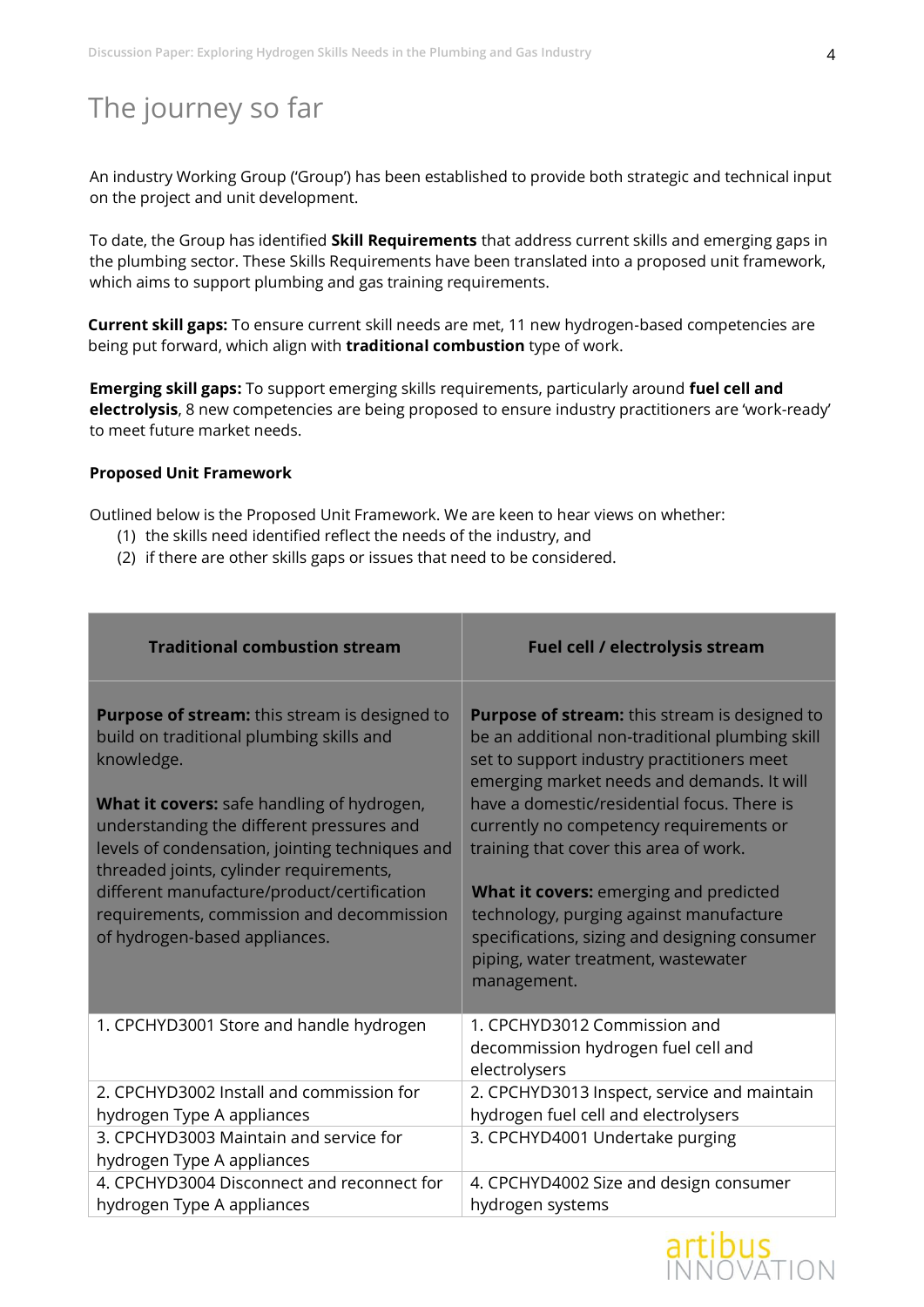| <b>Traditional combustion stream</b>                                                                                                                                                                                                                                                                                                                                                                                          | Fuel cell / electrolysis stream                                                                                                                                                                                                                                                                                                                                                                                                                                                                                              |
|-------------------------------------------------------------------------------------------------------------------------------------------------------------------------------------------------------------------------------------------------------------------------------------------------------------------------------------------------------------------------------------------------------------------------------|------------------------------------------------------------------------------------------------------------------------------------------------------------------------------------------------------------------------------------------------------------------------------------------------------------------------------------------------------------------------------------------------------------------------------------------------------------------------------------------------------------------------------|
| Purpose of stream: this stream is designed to<br>build on traditional plumbing skills and<br>knowledge.<br>What it covers: safe handling of hydrogen,<br>understanding the different pressures and<br>levels of condensation, jointing techniques and<br>threaded joints, cylinder requirements,<br>different manufacture/product/certification<br>requirements, commission and decommission<br>of hydrogen-based appliances. | Purpose of stream: this stream is designed to<br>be an additional non-traditional plumbing skill<br>set to support industry practitioners meet<br>emerging market needs and demands. It will<br>have a domestic/residential focus. There is<br>currently no competency requirements or<br>training that cover this area of work.<br>What it covers: emerging and predicted<br>technology, purging against manufacture<br>specifications, sizing and designing consumer<br>piping, water treatment, wastewater<br>management. |
| 5. CPCHYD3005 Calculate and install                                                                                                                                                                                                                                                                                                                                                                                           | 5. CPCHYD4003 Water treatment and                                                                                                                                                                                                                                                                                                                                                                                                                                                                                            |
| ventilation for hydrogen Type A appliances                                                                                                                                                                                                                                                                                                                                                                                    | wastewater                                                                                                                                                                                                                                                                                                                                                                                                                                                                                                                   |
| 6. CPCHYD3006 Install and commission for<br>hydrogen Type B appliances                                                                                                                                                                                                                                                                                                                                                        | 6. CPCHYD4004 Size and design flue systems<br>for hydrogen appliances                                                                                                                                                                                                                                                                                                                                                                                                                                                        |
| 7. CPCHYD3007 Maintain and service for<br>hydrogen Type B appliances                                                                                                                                                                                                                                                                                                                                                          | 7. CPCHYD4005 Characteristic and chemistry<br>of hydrogen                                                                                                                                                                                                                                                                                                                                                                                                                                                                    |
| 8. CPCHYD3008 Disconnect and reconnect for<br>hydrogen Type B appliances                                                                                                                                                                                                                                                                                                                                                      | 8. CPCHYD4006 Compression and<br>cooling/chilling of hydrogen                                                                                                                                                                                                                                                                                                                                                                                                                                                                |
| 9. CPCHYD3009 Safe termination of vent lines<br>for hydrogen                                                                                                                                                                                                                                                                                                                                                                  |                                                                                                                                                                                                                                                                                                                                                                                                                                                                                                                              |
| 10. CPCHYD3010 Install hydrogen storage<br>capacity up to xxxx (storage size to be<br>determined).                                                                                                                                                                                                                                                                                                                            |                                                                                                                                                                                                                                                                                                                                                                                                                                                                                                                              |
| 11. CPCHYD3011 Commission and<br>decommission hydrogen combustion systems                                                                                                                                                                                                                                                                                                                                                     |                                                                                                                                                                                                                                                                                                                                                                                                                                                                                                                              |

It is expected that the new hydrogen-based units of competency, once developed, will be incorporated into appropriate CPC Plumbing and Gas qualifications. It is also anticipated that the qualifications that will include the new units of competency will be updated through a minor release and not impact equivalency.

### **Have your say**

These are the ways you can provide comment:

[National Hydrogen Feedback Survey](https://www.surveymonkey.com/r/6776X68) | [Participate in the webinar Q&A \(](https://us02web.zoom.us/meeting/register/tZUsfuqqpzsjGtSL2ts2G-oZZ_z0HEQrmmSn)10 June 2021, 2pm- 2:45pm)

Consultation phase closes 17 June 2021.

Contact: [manuel@artibus.com.au](mailto:manuel@artibus.com.au)

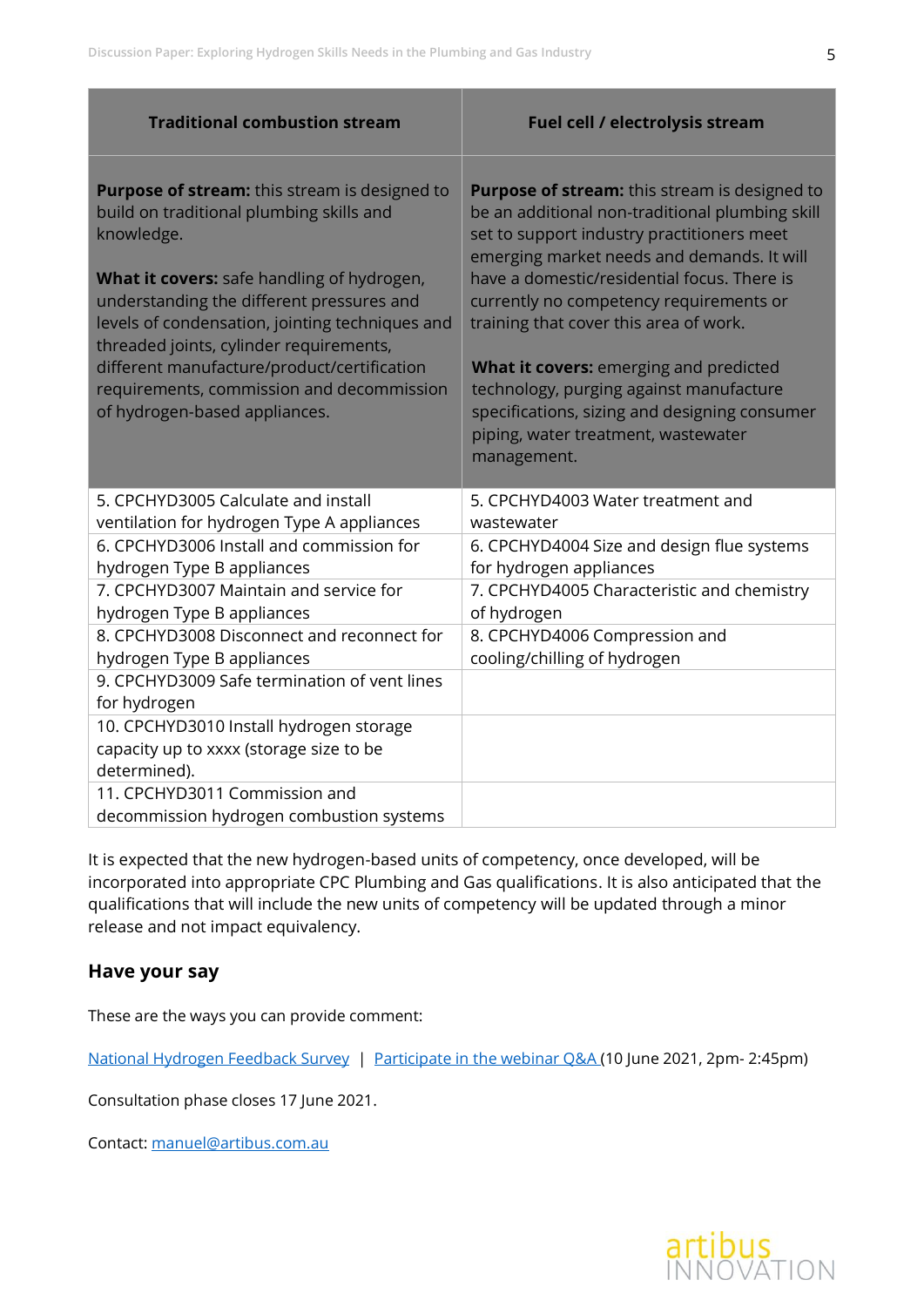# **Appendix A: Skill Requirements**

#### Skills Requirements

#### **Key Area 1: Skills coverage**

New unit development needs to address required skills 'downstream of the meter' and end-user consumption.

New unit development will not duplicate existing outcomes.

#### **Key Area 2: Unit development**

We need to build units on the assumption of a 100% Hydrogen Fuel source. From a gas perspective, any blend over 90% presents a challenge for gas fitters. Competency development will need to recognise the difference between the 15% threshold of concentrated hydrogen fuel. (A blend of 15% and below provides no real difference, akin to ethanol/fuel mix in cars). Blends of over 15% presents the demand for training.

There is a need to consider building units on the skills model of LPG /natural Gas units consisting of:

- Installation reference AS4564 and 5601
- Commissioning
- Servicing
- Maintenance
- Storage and Handling.

Need to consider existing units for suitability of a 100% Hydrogen source:

- Wastewater
- Filtration
- Backflow prevention
- Type A Gas units from a safety perspective
- Pipework, different pressure/mixtures.

#### **Key Area 3: Existing gas networks**

Introduction of hydrogen into gas pipelines and any new issues around of hydrogen in the training package needs to be considered.

#### **Key Area 4: Licensing requirements and arrangements**

Unit development will need to consider what and how hydrogen activity means to the sector and how it may be regulated (e.g., gas fitting).

#### **Key Area 5: New technologies**

It is understood that competency gaps are emerging and application of technology application across hydrogen competencies areas of new technology not yet covered but would require connection with plumbers.

The application of technologies will be important as new unit development is considered.